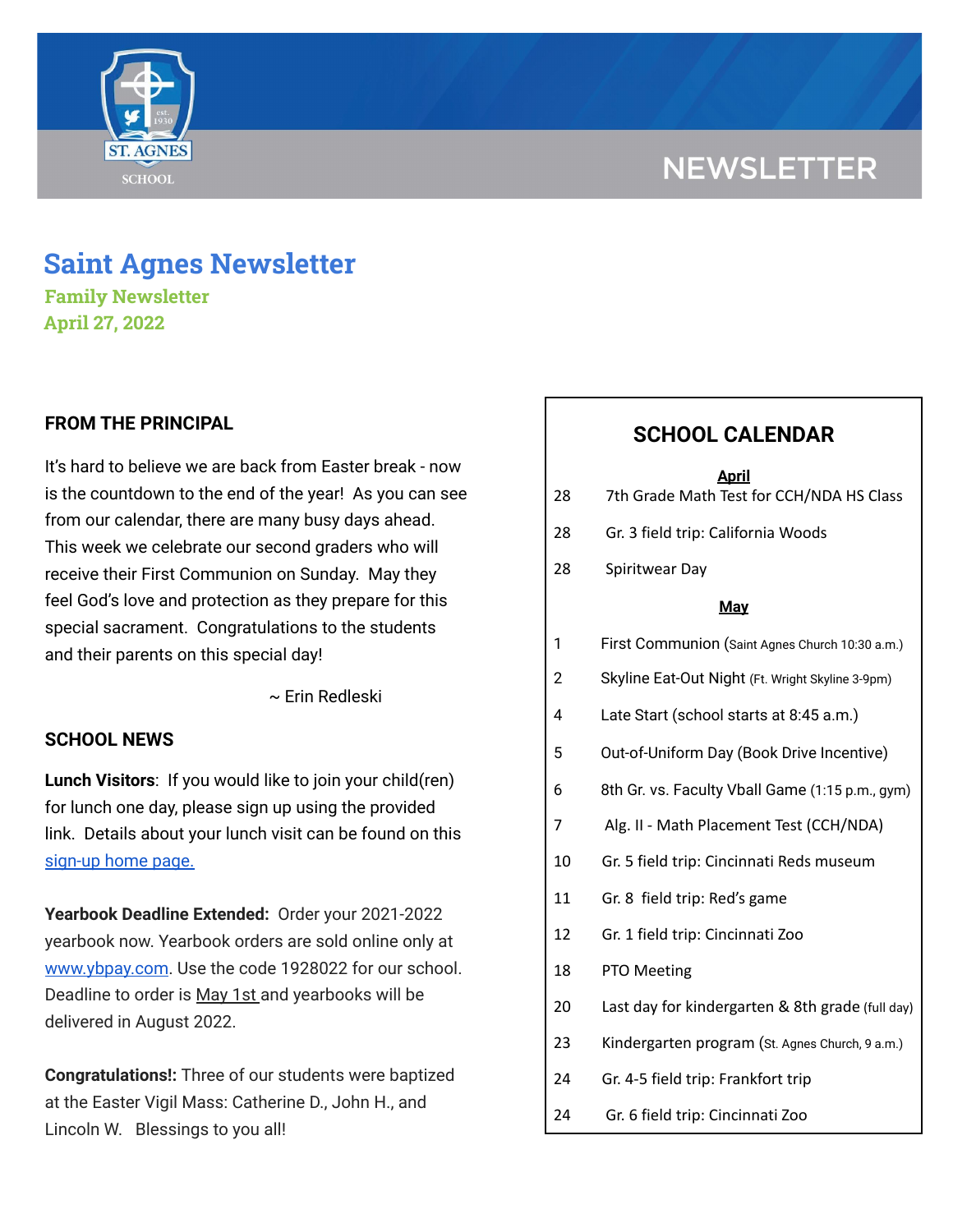**School Calendar 2022-2023:** The school calendar can be viewed [here](https://docs.google.com/document/d/19Jca5qDUn0PL7orYjTM3_tiJTiT1MqUm7a4nh3h5hlk/edit?usp=sharing).

**COVID-19:** Saint Agnes currently has zero active cases.

### **BOOSTERS**

**Volleyball:** Girls volleyball sign ups will begin next week. Signups are from Monday, May 2nd – Sunday, May 15th. Watch for more details!

#### **PTO**

**Skyline Dine Out Fundraiser**- Please join us for our last 2021-22 school year Skyline Dine Out Night from 3-9 p.m. at the Ft. Wright location on Monday, May 2. Make sure you mention you are with Saint Agnes when you pay for your meal so we get the credit. Please feel free to share with all your family and friends! Thank you for your support with this fundraiser this year!

**PTO News:** We are in desperate need to fill the President role within the PTO. In this role, you serve as the liaison between the Principal and the PTO, run meetings (every other month), and other duties that may arise. The good news is that our current President, Amy Lantz, is moving to the Treasurer position. That means she will be able to assist with any questions/needs that you may have. Serving as President is rewarding; it's a great opportunity to meet school families, become more involved, know of events going on throughout the year as well as understand some of the needs of the school. If you are interested or want to ask any questions about these roles, please contact SaintAgnesSchoolPTO@gmail.com. We would like to announce the new President at the next PTO meeting on May 18th.

**Wildcat Family Social Event**: Come join us on May 15 from 4-7pm for the final Wildcat Social event of the year - Sunday Family Funday! This event is for the entire family and will be a great time for all! We will have field events, games, music, food and drinks. There will also be food onsite and available for purchase via food trucks with a portion of the sales being donated back to St. Agnes. So mark your calendars to come out and spend the evening with family and friends before school is out for the summer! Register here <http://wildcats21.givesmart.com/> \*Also, if you need service hours and would like to help with this event or donate restaurant gift cards for prizes (will also count for service hours) reach out to Stephanie Lonnemann, Wildcat Social Chair at Kenning.Stephanie@gmail.com.

#### **Mission Statement of Saint Agnes School**

Saint Agnes School exists to provide excellence in Catholic education while inspiring and empowering our students to live the Gospel message of Jesus Christ. As compassionate and faithful Christians, we continue to pursue our spiritual journey, achieve our highest academic potential, and be stewards of the Catholic faith to others.